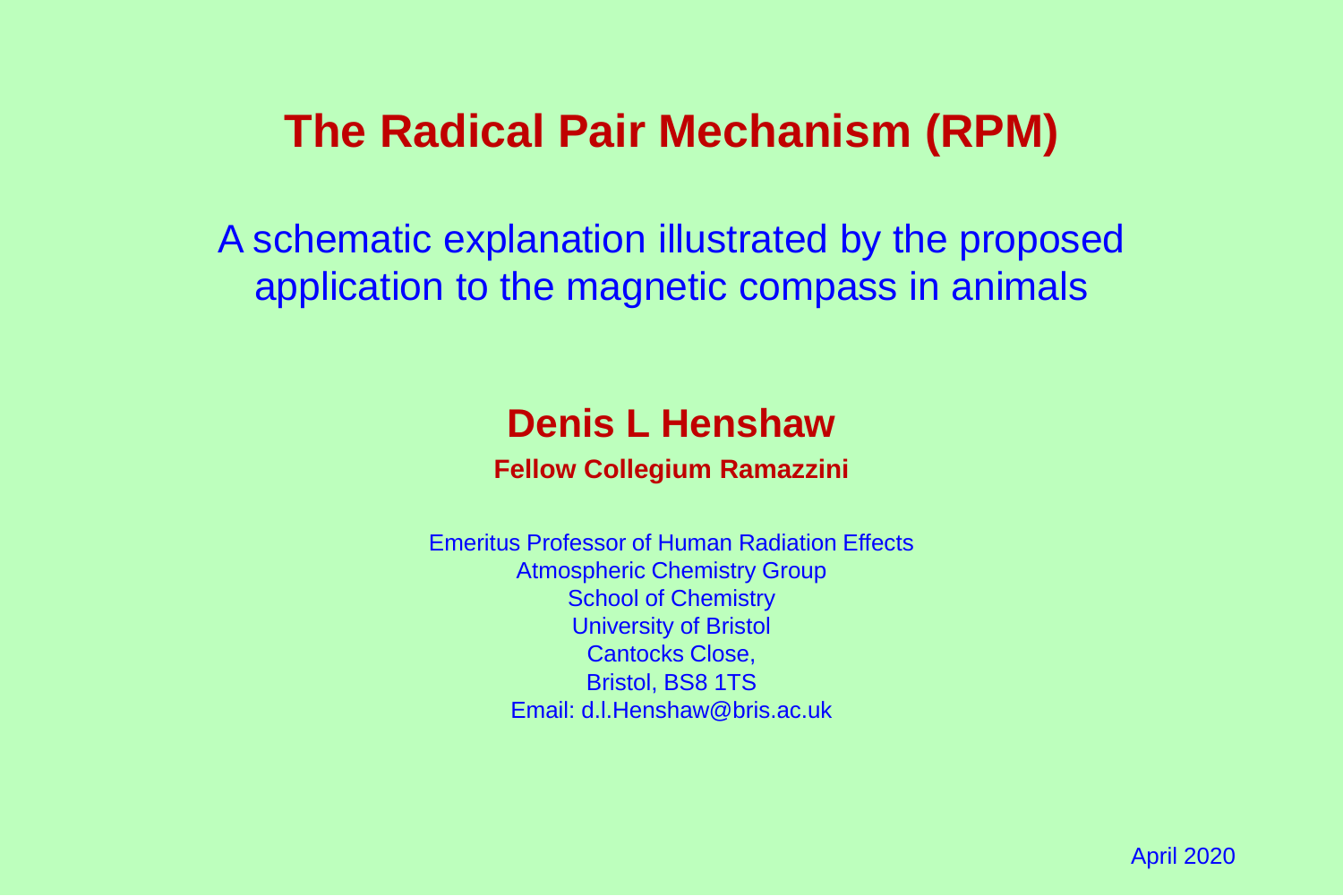# Radical Pair Mechanism (RPM) – and the chemical compass in the eye\*



**\*Note that in salamanders the MF compass is housed in the pineal gland. The gland is also involved in the light-dependent compass in frogs, lizards and some fish**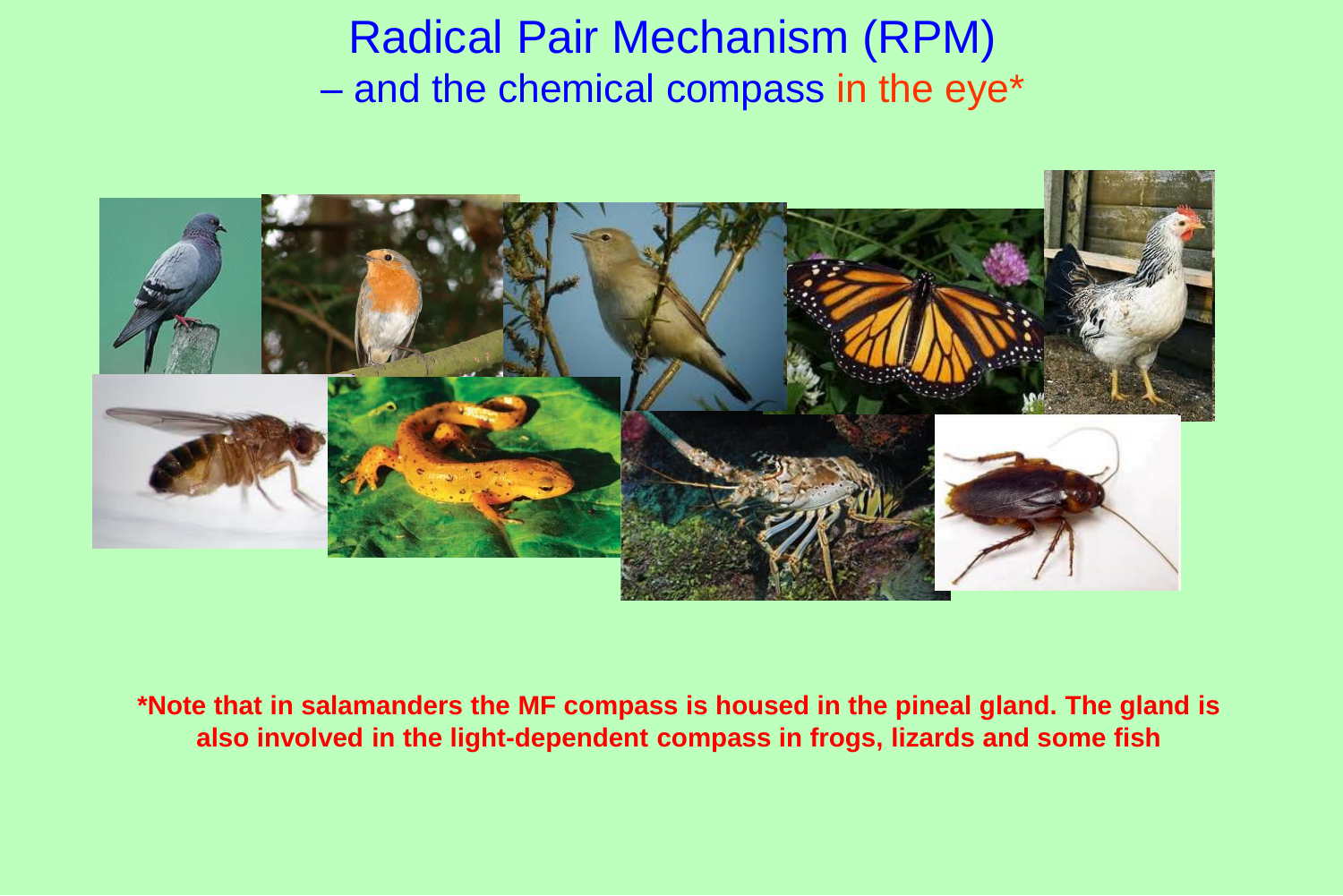## **Introduction to RPM – Zeeman splitting and Larmor precession**





Pieter Zeeman (1865-1943)

Joseph Larmor (1857-1942)

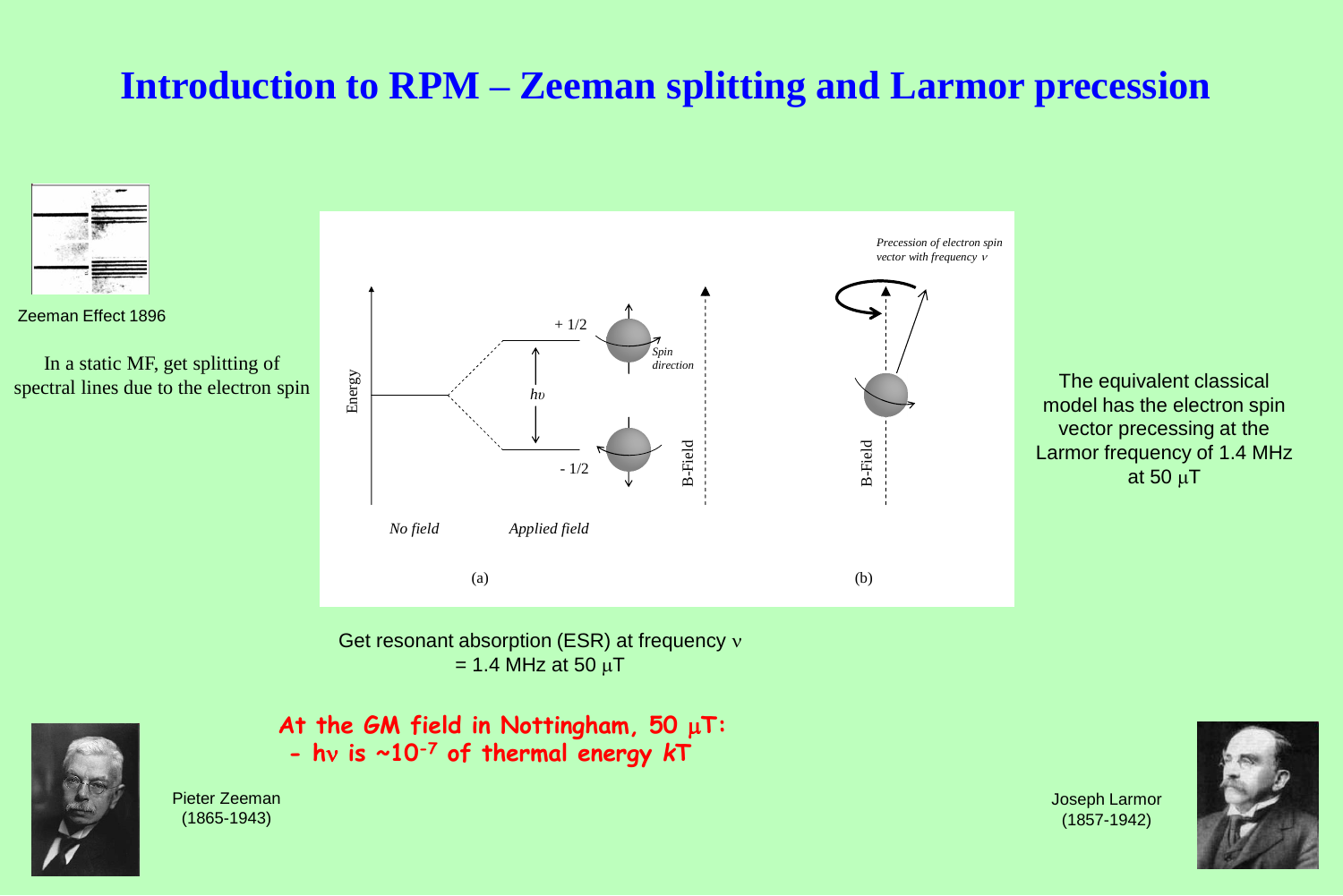# RPM and the Low Field Effect



**At low fields\* get an increased rate of S-T conversion T-state radical pairs cannot recombine, so they react elsewhere, e.g. with DNA**

\*for GM field sensitivity, requires RP lifetimes ~1 us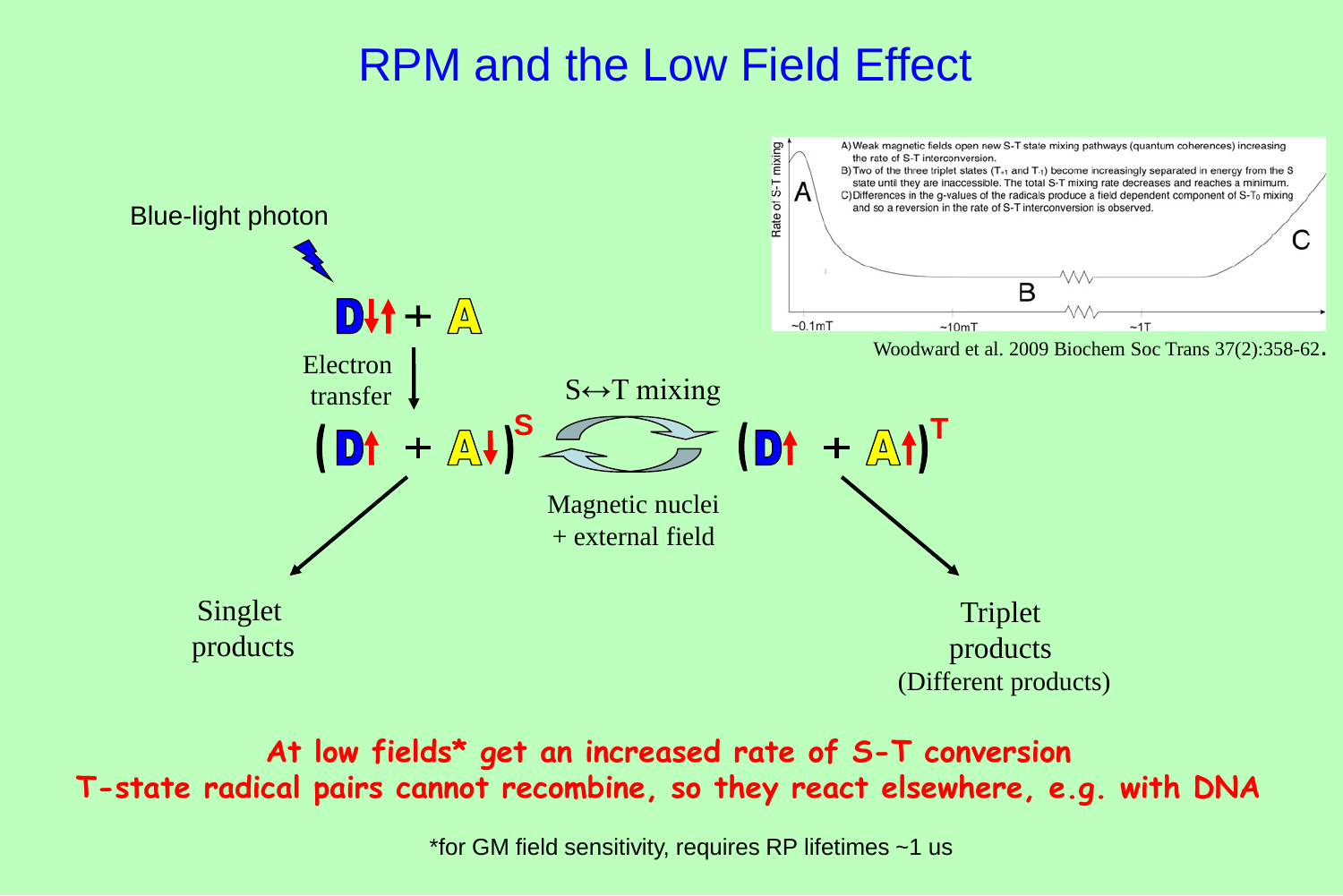

Both radicals see the Earth's magnetic field, 50  $\mu$ T, in addition to any internal fields

If both radicals experience **the same** MF, no S-T mixing occurs

If each radical experiences **a different** MF, S-T mixing may occur

At the low fields of interest, the radical pair needs to live for ~1  $\mu$ s, for S-T mixing to evolve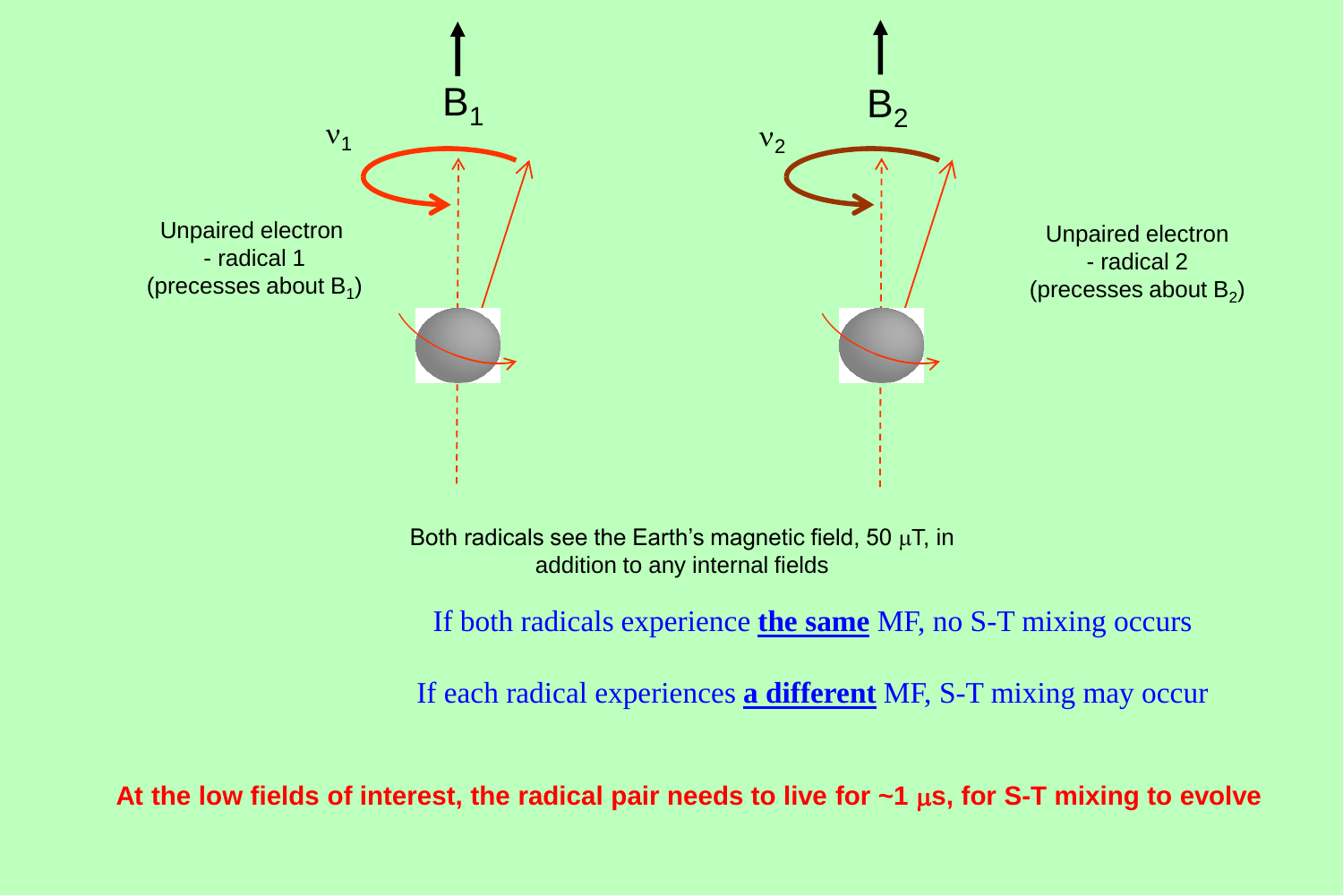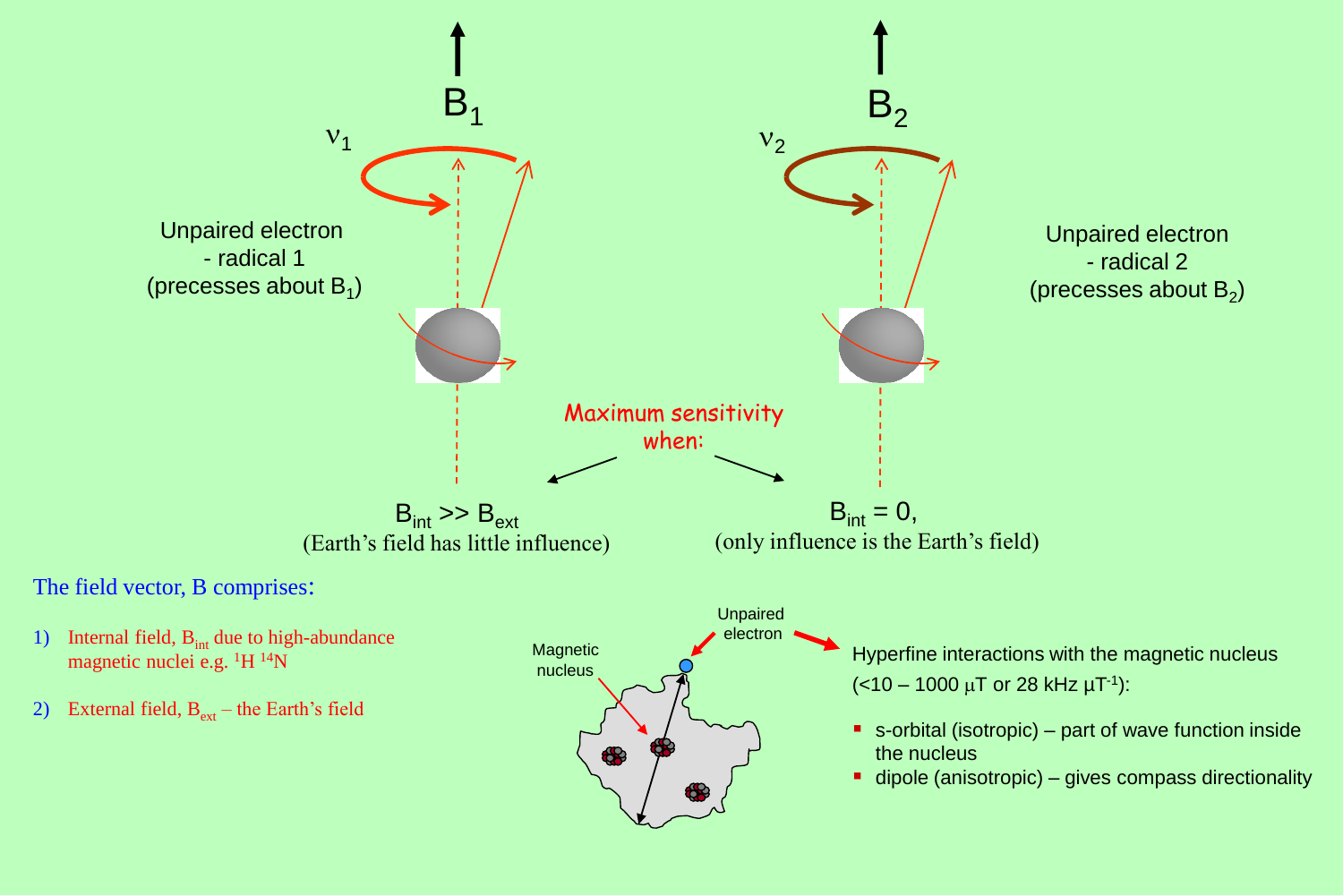## **Proposal by Ritz et al. 2000 (Biophys J 78:707-718)**

-proposed that the MF reception in birds was mediated via the RPM on cryptochromes in the eye



Schematic view of cryptochrome (Solov'yov et al. 2007 Biophys J 92:2711–2726)



FAD = flavin-adenine dinucleotide

Radical pair consisting of FADH<sup> $\cdot$ </sup> and the terminal Tryptophan residue of the cryptochrome Trp-triad, RP separation is ~1.9 nm (Efimova & Hore 2008)

-50–90 kDa blue-light photoreceptor; flavoproteins - **best known for their role in controlling circadian rhythms**. High sequencehomology to DNA photolyases.

### Requirements of a chemical compass:

- $\checkmark$  produces a radical pair by blue light photon absorption and electron transfer
- $\checkmark$  Undergoes increased S-T interconversion in GM field
- $\checkmark$  RPs have a lifetime ~1 us or longer<sup>1</sup>
- Has an anisotropic response
- $\checkmark$  Can be anchored (in the eye)<sup>2</sup>

### **Ritz proposed that RF fields ~1 MHz might interfere with the MF compass**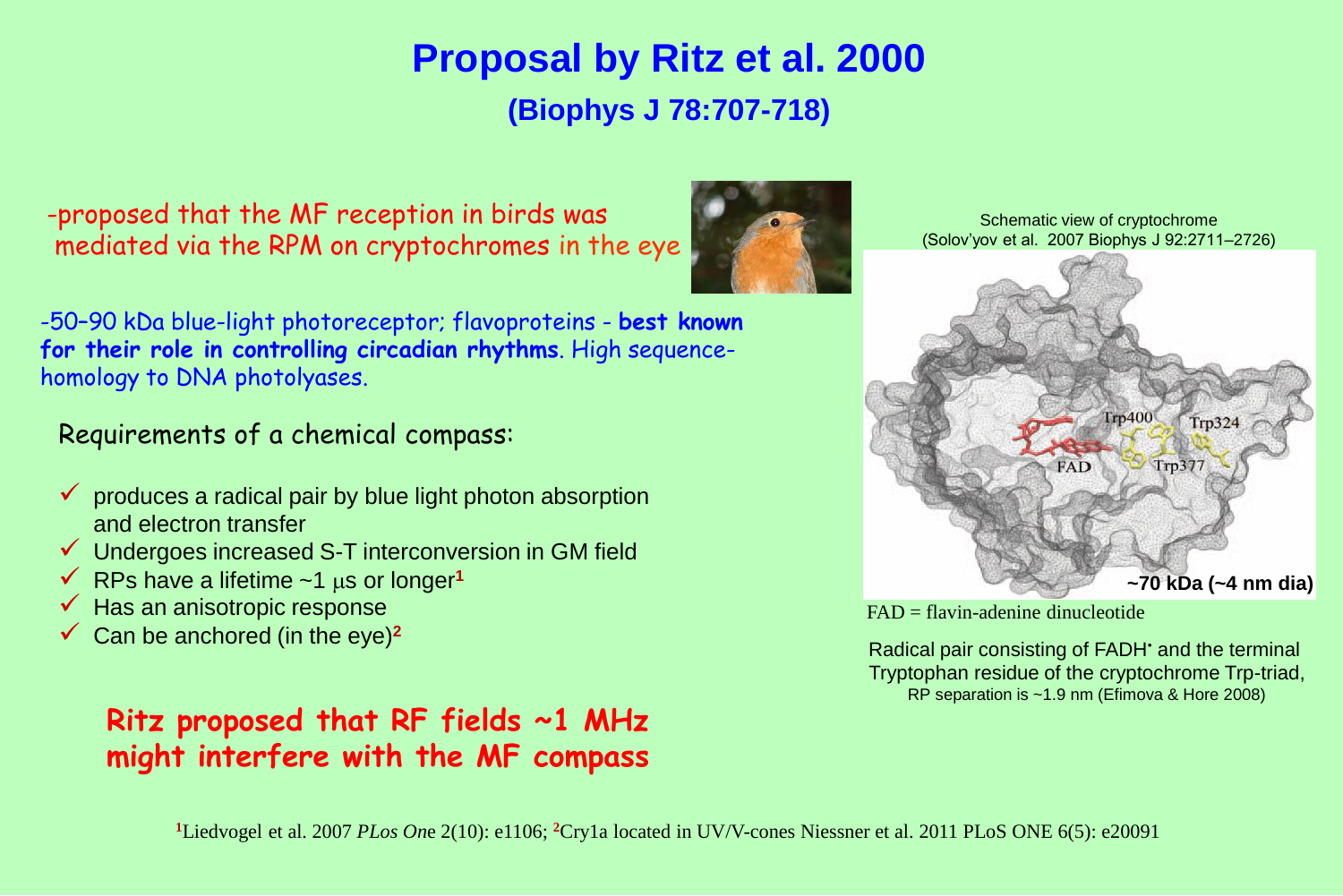### Radical pair scheme in cryptochrome



Figure 2. Schematic presentation of the radical-pair reaction pathway in cryptochrome.



Figure 4 Schematic illustration of electron hole transfer and electron spin dynamics in the FADH cofactor and tryptophan chain.

**From Solov'yov et al. (2007) Biophys J 92:2711–2726.**